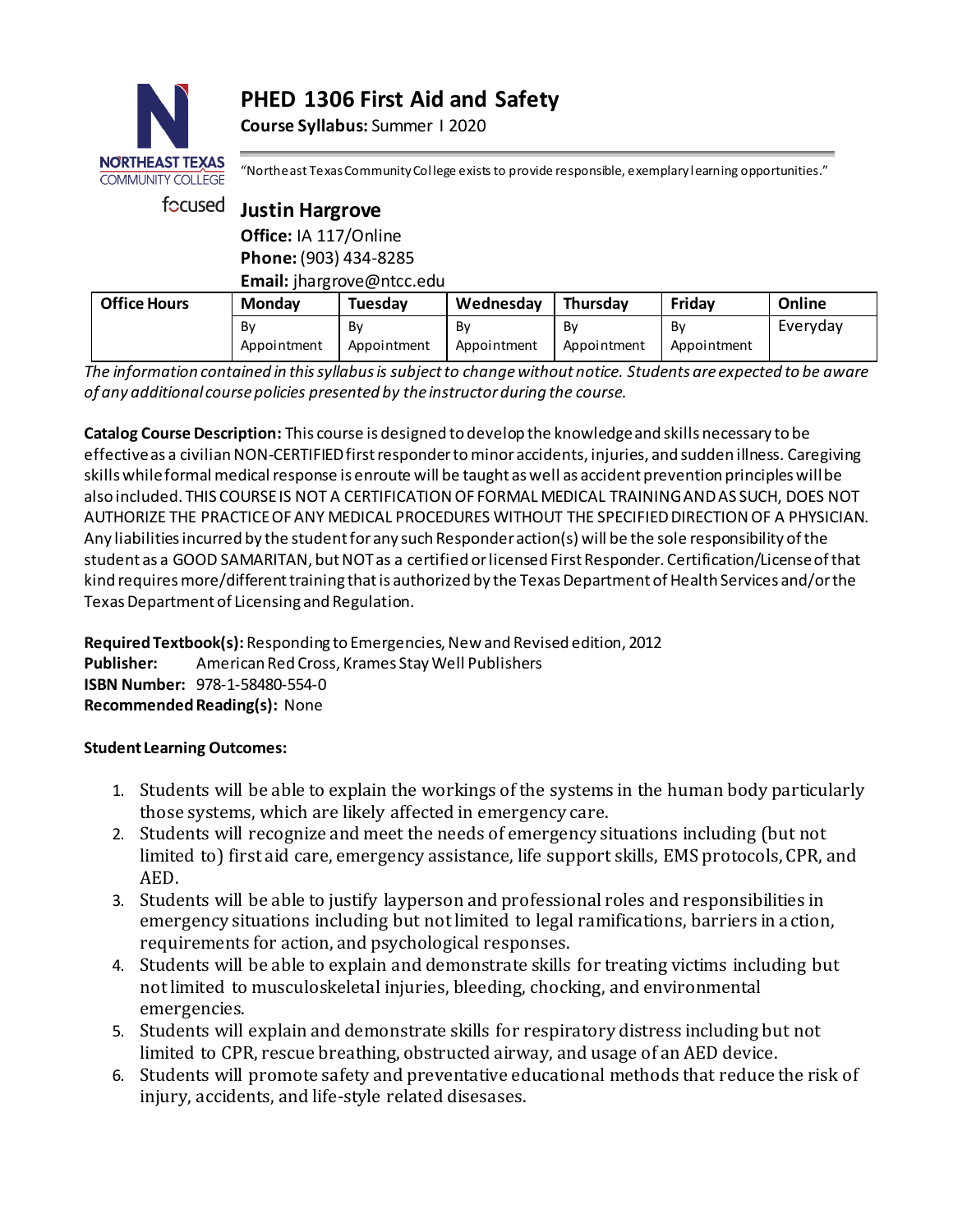### **Evaluation/Grading Policy:**

The final grade will be determined as follows:

### **For your final grade:**

**Exams: 3** will be worth **100 point each. Exam questions will be multiple choice and short answer and will be limited to material covered in textbook & class exercises. (**The **majority of questions** will be taken from **class exercises.)**

**Class Participation:** Students are expected to attend class and participate appropriately in class exercises/labs/CPR certification.

Regular attendance will be monitored the amount of time you spend in the class by your logging into Blackboard, spirited and appropriate discussion and thoughtful questions will help to raise the student's grade. C**ompleting the Lab Component portion of class is worth 100 points.** 

**Course Readings**: To help facilitate class discussion, it is absolutely necessary that class readings be read – and read on time. Weekly readings as specified in syllabus are necessary to keep the fast pace of the summer class.

| Letter grades will be assigned according to the following scale: | $A = 360 - 400$ $C = 280 - 319$ |                 | $F = 239$ |
|------------------------------------------------------------------|---------------------------------|-----------------|-----------|
| and below                                                        |                                 |                 |           |
|                                                                  | B = 320-359                     | $D = 240 - 279$ |           |

**Please be aware that NO EXTRA CREDIT WILL BE GIVEN at the end of the semester**. The average shown in Bb will determine the final course grade, and **no additional work** is possible.

**Attendance**:At the end of the semester, grades will be calculated according to the percentages in the syllabus, and the only adjustment that will be made is if the final percentage is **WITHIN ONE POINT**of the next letter grade (and NO more), and the student has missed **ONEweek of logging in**. (Mitigating circumstances will be taken into account at the discretion of the instructor.) The grade will then be **rounded up** to the **next letter grade**.

#### **General:**

Students should log onto **Blackboard Ultra (BB)** ASAP and **carefully** read **all announcements. BB Ultra** and **student email** should be checked **DAILY** for**new announcements or messages.** 

Questions are welcomed during office hours (or by appointment), or if more convenient, they can be directed to me either by phone or e-mail. **Please do not hesitate to ask questions! There is no such thing as a stupid question. It is only stupid NOT to ASK them. It is VERY difficult to improve your course average after you fail the first exam, so PLEASE contact the instructor for help or studying tips EARLY in the semester, before it is too late to make a difference.** 

**Exam/Quiz Make-Up Policy**: If a student is unable to take an exam/quiz as scheduled, a make-up will be arranged **ONLY** if the reason is legitimate, and the instructor is notified **IN ADVANCEof the time the exam/quiz is scheduled** (or becomes unavailable), either through the telephone or e-mail. **Students who fail to make appropriate arrangements will receive a grade of "0" for the exam missed.** There will be no exceptions.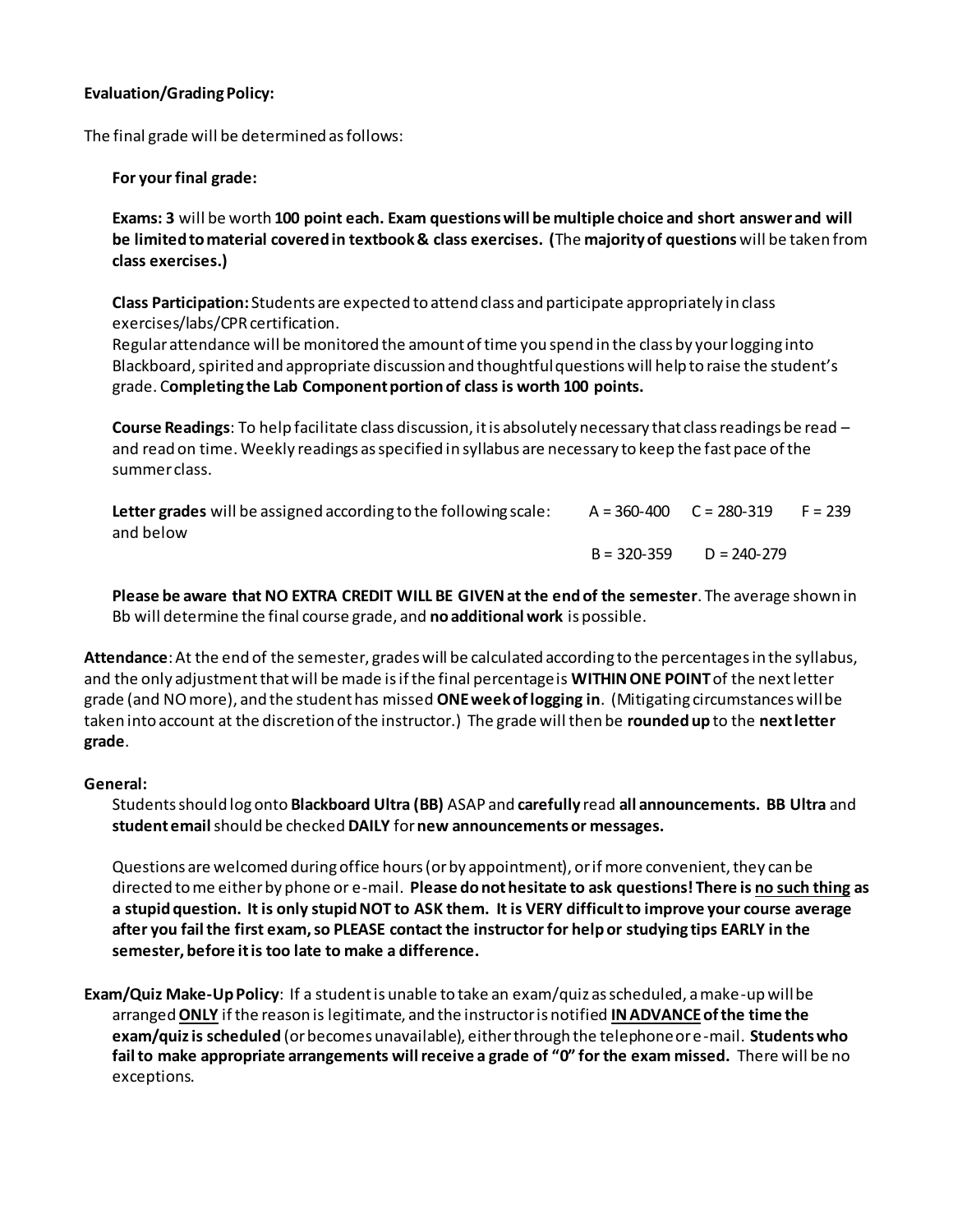#### **Student Responsibilities/Expectations:**

If you attend this class or a portion of this class on-campus then class etiquette dictates that you will:

- 1. Log on and complete the materials in a timely manner.
- 2. Complete assignments on time.
- 3. Communicate with the professor in timely and professional manner.
- 4. Be attentive and participate in class.

## **NTCC Academic Honesty Statement:**

"Students are expected to complete course work in an honest manner, using their intellects and resources designated as allowable by the course instructor. Students are responsible for addressing questions about allowable resources with the course instructor. NTCC upholds the highest standards of academic integrity. This course will follow the NTCC Academic Honesty policy stated in the Student Handbook."

### **Academic Ethics**

The college expects all students to engage in academic pursuits in a manner that is beyond reproach. Students are expected to maintain complete honesty and integrity in their academic pursuit. Academic dishonesty such as cheating, plagiarism, and collusion is unacceptable and may result in disciplinary action. Refer to the student handbook for more information on this subject.

### **ADA Statement:**

It is the policy of NTCC to provide reasonable accommodations for qualified individuals who are students with disabilities. This College will adhere to all applicable federal, state, and local laws, regulations, and guidelines with respect to providing reasonable accommodations as required to afford equal educational opportunity. It is the student's responsibility to arrange an appointment with a College counselor to obtain a Request for Accommodations form. For more information, please refer to the NTCC Catalog or Student Handbook.

## **Family Educational Rights And Privacy Act** (**Ferpa**):

The Family Educational Rights and Privacy Act (FERPA) is a federal law that protects the privacy of student education records. The law applies to all schools that receive funds under an applicable program of the U.S. Department of Education. FERPA gives parents certain rights with respect to their children's educational records. These rights transfer to the student when he or she attends a school beyond the high school level. Students to whom the rights have transferred are considered "eligible students." In essence, a parent has no legal right to obtain information concerning the child's college records without the written consent of the student. In compliance with FERPA, information classified as "directory information" may be released to the general public without the written consent of the student unless the student makes a request in writing. Directory information is defined as: the student's name, permanent address and/or local address, telephone listing, dates of attendance, most recent previous education institution attended, other information including major, field of study, degrees, awards received, and participation in officially recognized activities/sports.